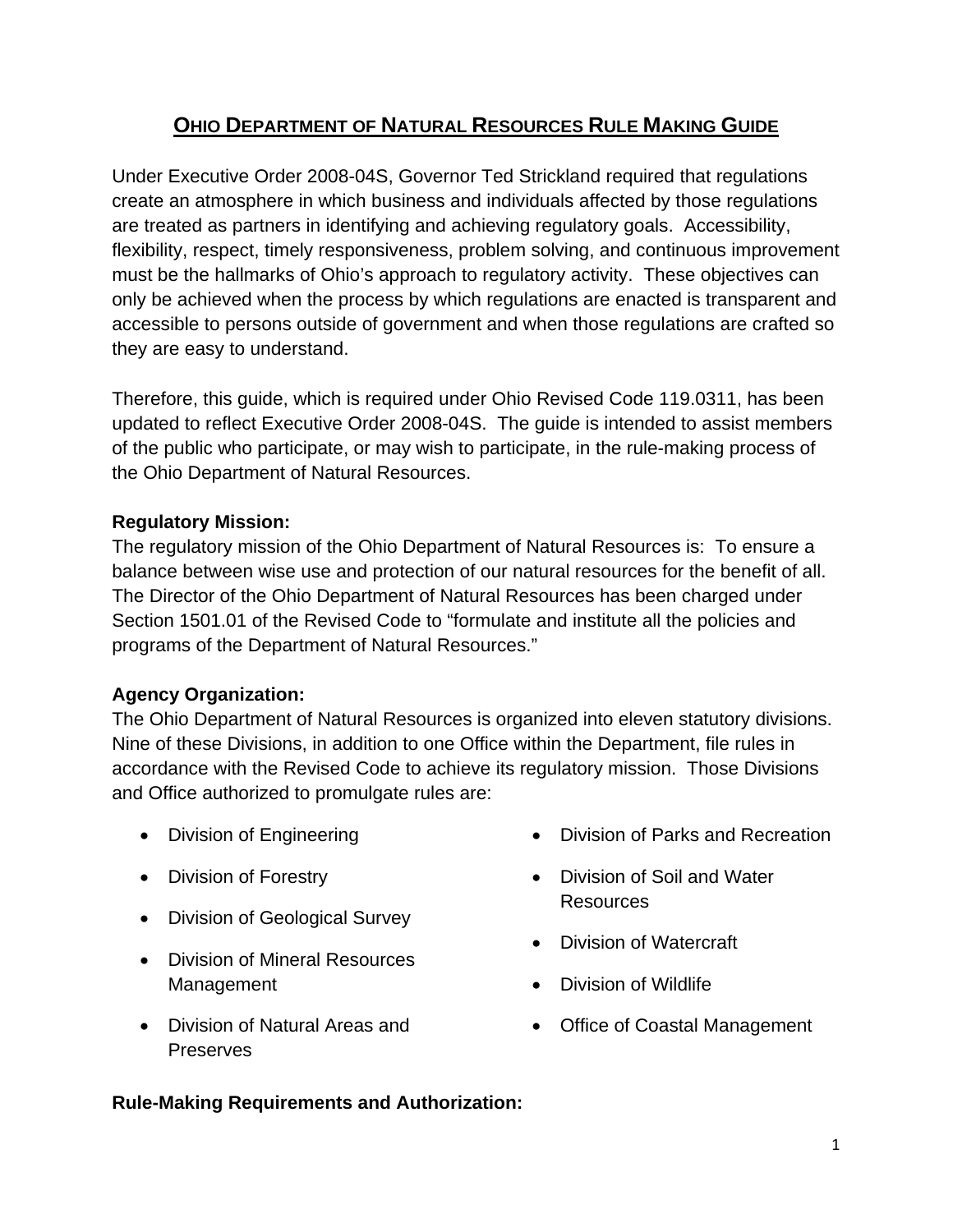The Ohio Revised Code requires and authorizes the Ohio Department of Natural Resources to adopt administrative rules to achieve its regulatory mission. All rules are adopted pursuant to Chapter 119. and section 111.15 of the Ohio Revised Code, which become part of the Ohio Administrative Code, and the agency may also adopt internal management rules.

## **Rule-Making Process:**

Depending upon the rules in question, the rule development process may be lengthy and complex. However, the standard steps of the process for adoption of rules under Chapter 119. include:

- Internal review of the rule by the Ohio Department of Natural Resources.
- Posting on the Ohio Department of Natural Resources website that the rule is being reviewed.
- Electronic notification to interested parties. Interested parties may register on a centralized electronic system at the Ohio Business Gateway (www.business.ohio.gov/reform) to receive notices and communications regarding the proposed development, amendment or rescission of any rule of interest to them. This interested party review occurs prior to the filing of the proposed rule with the Joint Committee on Agency Rules Review (JCARR). JCARR is a committee whose primary function is to review rules in accordance with Ohio's rule-making statutes. JCARR is part of the Ohio Legislature consisting of five State Representatives and five State Senators.
- Meetings with advisory committees, associations and advocacy groups.
- Review of any comments submitted by interested parties, including those submitted through the Ohio Business Gateway. The Ohio Department of Natural Resources will consider each comment, concern or question regarding the draft rule raised during the interested party review and may revise the draft rule as appropriate.
- Complete Common Sense Business Regulation checklist, as required by Executive Order 2008-04S. The Executive Order calls for a top to bottom review of current rules, eliminating those that are unnecessary or needlessly burdensome while establishing regulatory performance standards that will make Ohio a more competitive place to do business.
- Proposal of rules to JCARR. When a rule has been filed with JCARR, it is called a "proposed rule."
- Public notice of rule proposal and public hearing. Notices of public hearings are found in the Register of Ohio at http://www.registerofohio.state.oh.us.
- Consideration of comments from a public hearing and comment period. All comments submitted to the Agency are carefully reviewed and the Agency may revise the proposed rule as appropriate.
- JCARR has 65 days to review the rule to ensure the proposed rule does not exceed the agency's authority, conflict with rules of that agency or another rulemaking agency, or conflict with Ohio law. Within 65 days, JCARR holds a hearing to accept public comments on the proposed rule. During the JCARR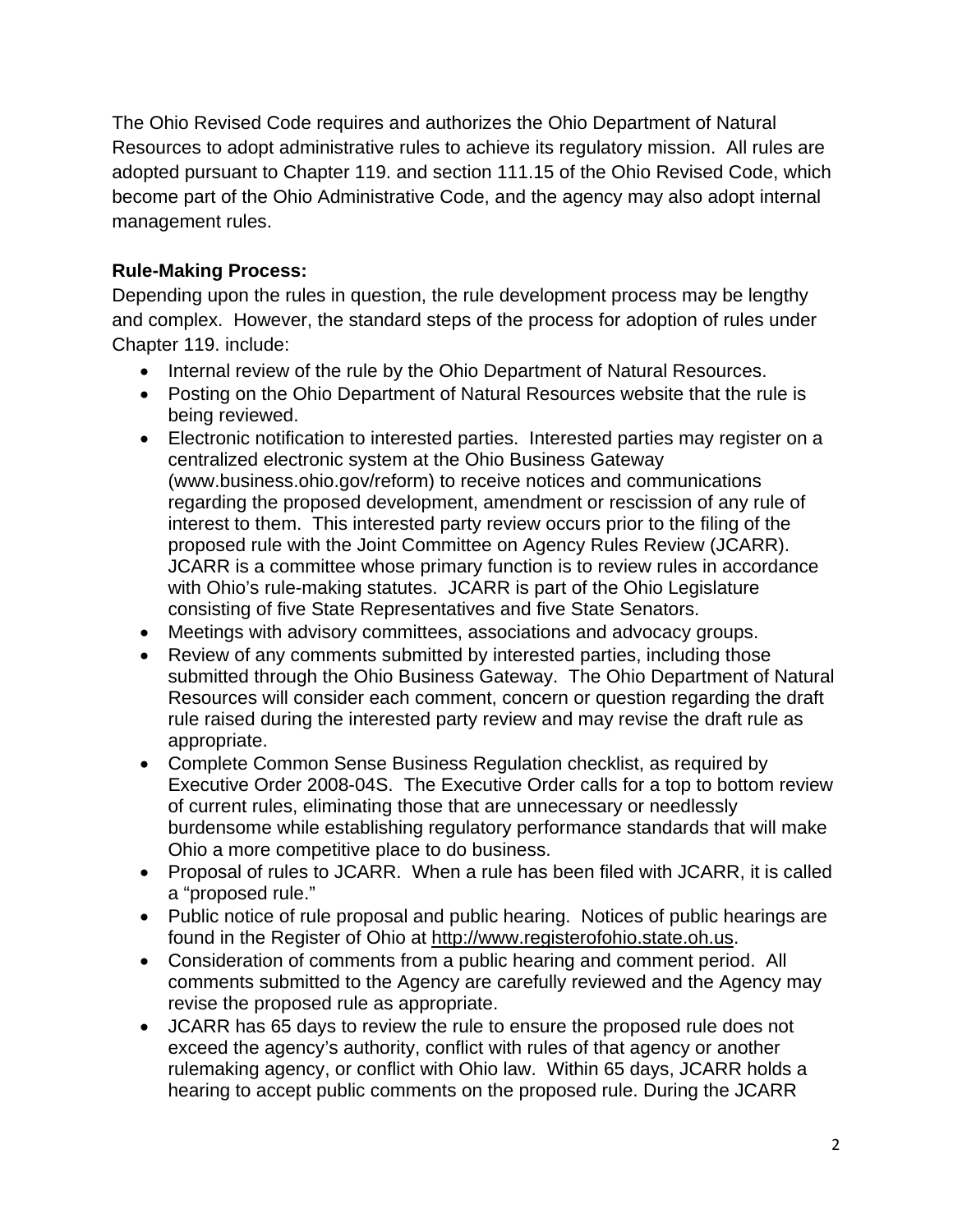hearing, impacted parties are given the opportunity to testify why the rule should not be adopted. JCARR may take action to stop the adoption of a rule.

• Finalization of rules. Following JCARR's 65 day review period, the Agency adopts the rule and establishes the date the rule becomes effective. The adoption of the final rule is also public noticed in the Register of Ohio at http://www.registerofohio.state.oh.us.

## **Public Involvement and How to Participate:**

Members of the public may participate in the rule-making process through the following opportunities:

- Signing up to be notified electronically through the Ohio Business Gateway (www.business.ohio.gov/reform) when the review of a rule begins and commenting on the rule.
- Serving on advisory committees, and meeting with associations and advocacy groups.
- Reviewing and commenting on draft rules.
- Viewing the notice of rule proposal and public hearing.
- Attending public hearings conducted by the Ohio Department of Natural Resources.
- Attending hearings conducted by JCARR.

## **Additional Information:**

- The reviews of rules under a Common Sense Business Regulation (CSBR) approach are found on the Ohio Business Gateway at: www.business.ohio.gov/reform.
- Rules that have been proposed and public hearing notices may be accessed on the Internet at the Register of Ohio: http://www.registerofohio.state.oh.us.
- Agendas for JCARR hearings on proposed rules may be accessed on the Internet at the JCARR web site: http://www.jcarr.state.oh.us.
- Current rules for the Ohio Department of Natural Resources are found at: http://codes.ohio.gov/oac.

# **Contact Information:**

Name: Mike Shelton Email: mike.shelton@dnr.state.oh.us Telephone: (614) 265-6891 Fax: (614) 261-9601 Mail: 2045 Morse Road, Building D-3, Columbus, OH 43229

# **Detailed Division Information:**

## **DIVISION OF ENGINEERING**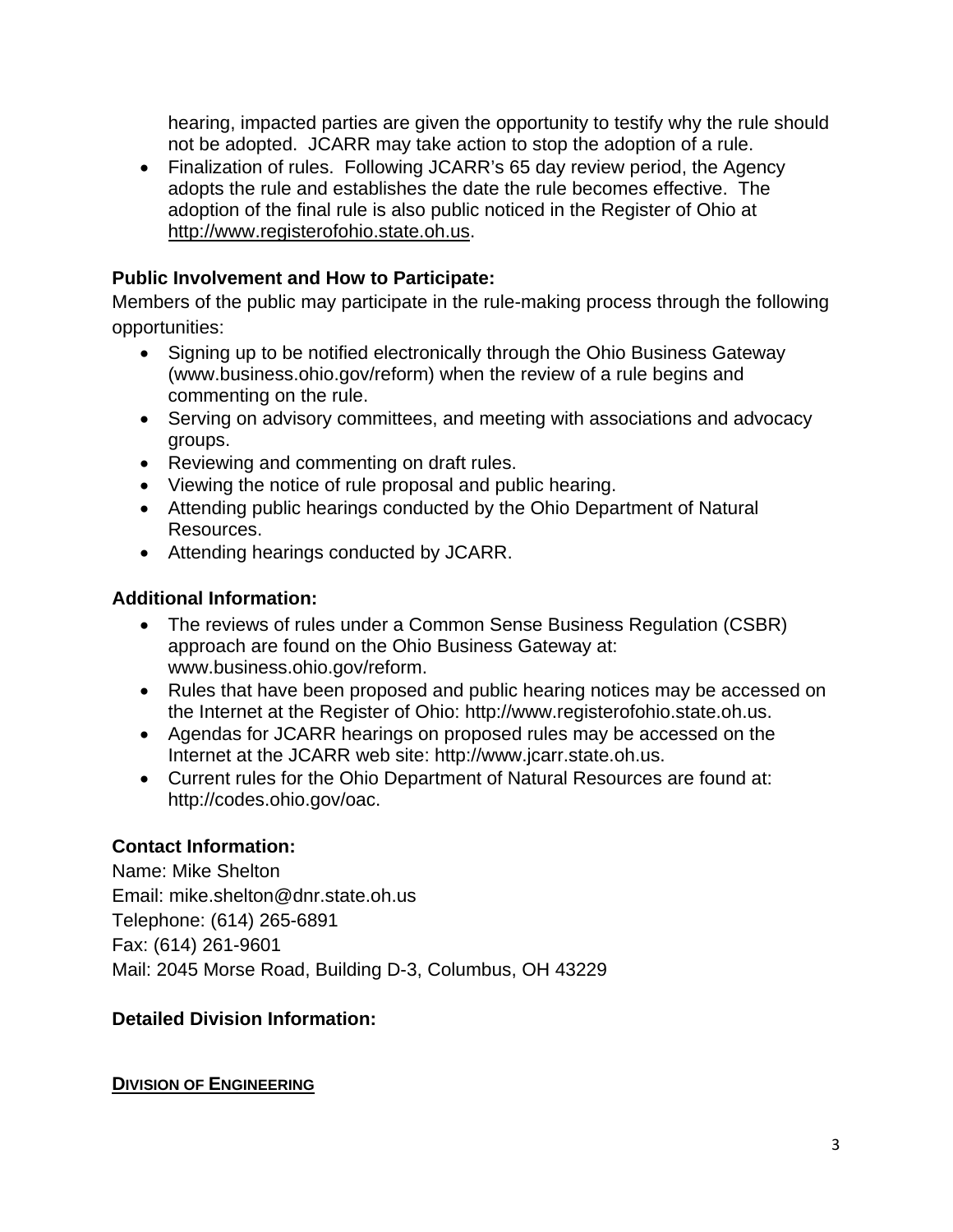## Statement of the Division's Regulatory Mission

The Division of Engineering is authorized under Section 1507 of the Ohio Revised Code to provide engineering, architectural, land surveying, and related technical and administrative support services required by the land holding Divisions within the Ohio Department of Natural Resources. This includes planning, designing, contracting, surveying, inspecting and managing construction projects and capital improvements on Department properties.

## Description of the Division's Organization

The Division is organized into four management groups to support its mission. These four groups report directly to the Chief Engineer and Assistant Chief Engineer. The Design Group administers project planning and management and in-house project design. The Surveying and Construction Group oversees land surveying and construction management. The Operations group provides administrative and fiscal support, manages contract compliance and administers all Department capital improvement activities with the State Controlling Board. The Facilities Technical Support Group provides technical support for the Department facilities maintenance program, regulatory compliance, Ohio Department of Transportation roadway maintenance, and the Coastal Engineering Program.

# Explanation of the Division's Statutory Rule-Making Authority

Section 1507.04 grants authority to the Chief Engineer to adopt rules for the Coastal Engineering Program. In addition, section 1507.12 grants authority for the Division to promulgate rules for the Burr Oak Water System.

# **DIVISION OF FORESTRY**

## Statement of the Division's Regulatory Mission

The Division of Forestry's strategic mission is to promote and apply management for the sustainable use and protection of Ohio's private and public forest lands. Ohio Revised Code chapter 1503 grants the Chief of the Division of Forestry the responsibility for the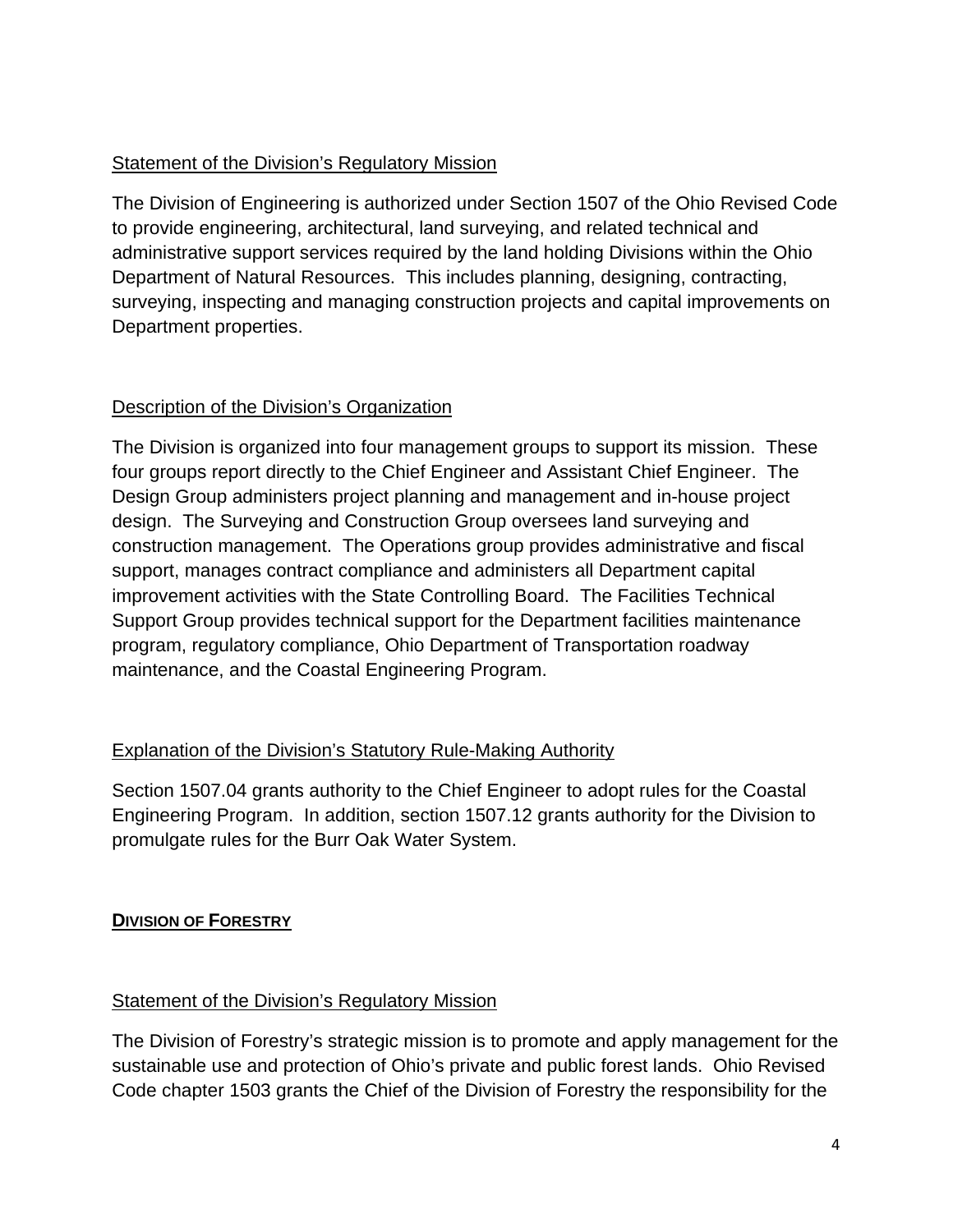administration, use, visitation, and protection of the state forests. This chapter also grants the Chief authority for the conservation and development of forests, acquisition of forest lands, wildfire management, law enforcement and the authority to enter into timber sale agreements.

## Description of the Division's Organization

The Division of Forestry is organized into six major groups: State Forest System; Forestry Assistance; Fire Management; Law Enforcement/Recreation; Forest Health; and Public Information and Education. These groups provide the Division of Forestry the expertise to establish rules for the management of both public and private forest lands, mitigate wildfire occurances, provide public recreation, provide for public safety and the protection of forest resources.

## Explanation of the Division's Statutory Rule-Making Authority

Section 1503.01 of the Revised Code authorizes the Chief to adopt, amend and rescind rules that are necessary for the administration and enforcement of the Division of Forestry.

# **DIVISION OF GEOLOGICAL SURVEY**

## Statement of the Division's Regulatory Mission

The Division of Geological Survey's mission as authorized under Section 1505 of the Ohio Revised Code is to study and interpret all information relating to the geology of the state and make this information available through reports, maps, samples, and various means for use in economic development, job growth, public safety, and responsible management of Ohio's geologic resources.

## Description of the Division's Organization

The Division of Geological Survey is headed by a Chief and organized into four groups. The Administration Group oversees overall management of the agency including personnel (assisted by the Office of Human Resources), budget (assisted by the Office of Budget and Finance), planning, and contracts. The Energy Resources Group studies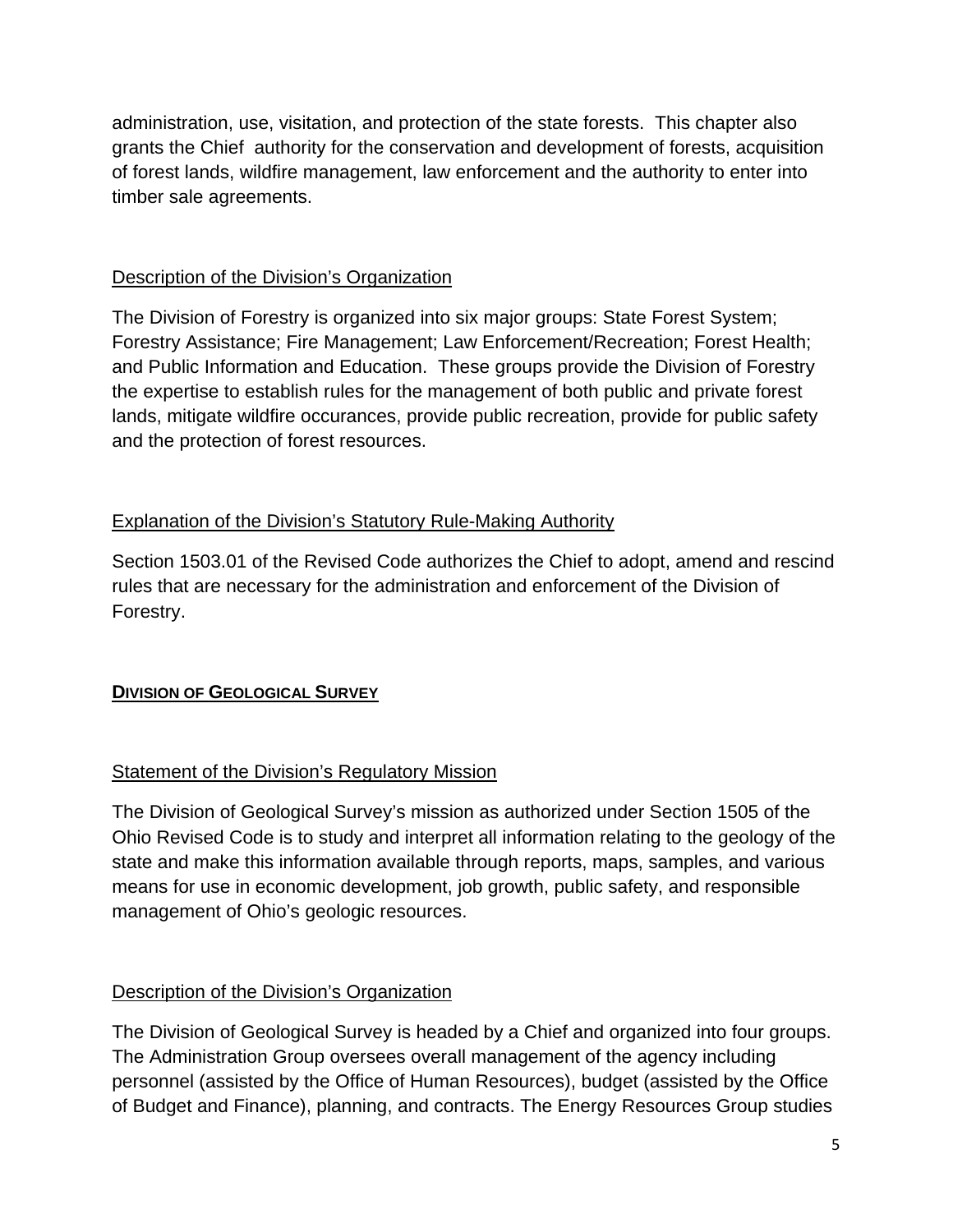geology related to oil and gas production, carbon sequestration, deep well injection, coal, and general subsurface geology. The Geologic Mapping and Industrial Minerals Group studies surface geology of the state relating to industrial minerals, geologic hazards, coastal erosion, geothermal energy, and maintains a sample repository and laboratory. The Technology Transfer Group oversees the Geologic Records Center (the Division's public interaction point), manages the paper and digital records and data, performs computer programming to optimize data, administers the Division website, and the publication of maps and reports. The Ohio Geology Advisory Council advises the Division and is comprised of representatives from seven industry and citizen representatives.

## Explanation of the Division's Statutory Rule-Making Authority

Coastal Erosion Area designation (CEA) – The Division, through ORC 1506.06 and 1506.07 and OAC 1501-6-10 through 1501-6-13, is authorized to determine the annual Lake Erie shore recession rates, calculate anticipated recession distances, and prepare CEA maps for the Lake Erie coast.

# **DIVISION OF MINERAL RESOURCES MANAGEMENT**

# Statement of the Division's Regulatory Mission

The Division of Mineral Resources Management works to ensure protection of the environment from the effects of present mineral extraction and to remedy the adverse effects of past mineral extraction in a manner that protects natural resources, significant historic property, land productivity, and the health, safety, and welfare of all Ohio citizens while providing for the orderly development of Ohio's mineral resources.

# Description of the Division's Organization

In order to fulfill its mission, the Division's hydrologists, geologists, engineers, field inspectors, investigators, archaeologist, and support staff administer the following program areas: Permitting, Soils and blasting, Regulatory, Abandoned Mine Land Programs, Mine Safety, Orphan Well, Underground Injection Control, Ground Water Protection, and Field Enforcement.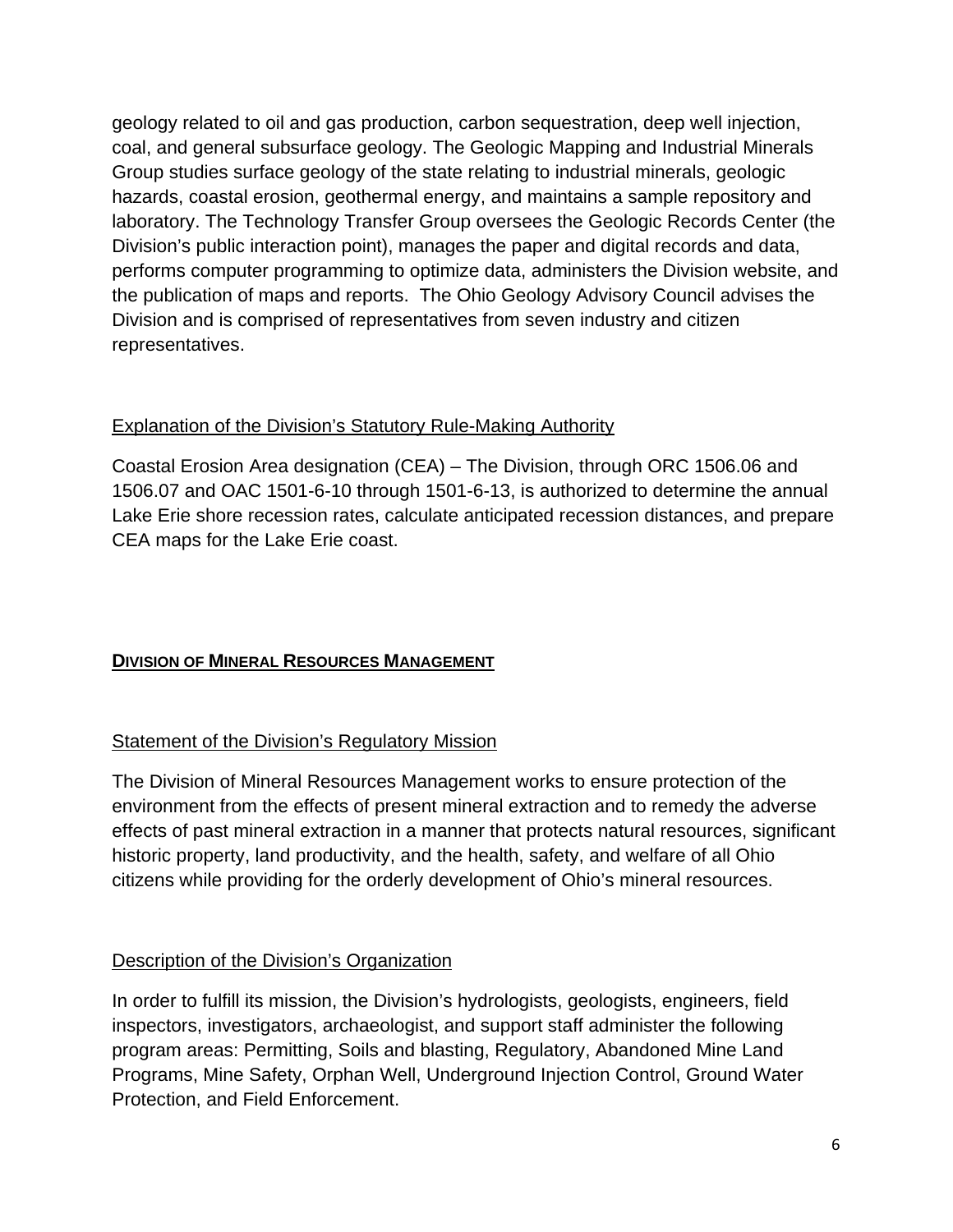## Explanation of the Division's Statutory Rule-Making Authority

Coal: Section 1513.02(A)(1) of the Revised Code authorizes the Chief of the Division to adopt, amend and rescind rules to implement, administer, and enforce Chapter 1513. of the Revised Code, Ohio's coal mining and reclamation requirements.

Oil and gas: Section 1509.03 of the Revised Code authorizes the Chief of the Division to adopt, amend and rescind rules to implement, administer, and enforce Chapter 1509. of the Revised Code, Ohio's oil and gas regulatory requirements.

Industrial minerals: Sections 1514.08, 1514.081, 1514.12, and 1514.13 of the Revised Code authorize the Chief of the Division to adopt, amend and rescind rules to implement, administer, and enforce Chapter 1514. of the Revised Code, Ohio's industrial minerals mining and reclamation requirements.

Mine safety: Section 1561.03 of the Revised Code authorizes the Chief of the Division to adopt, publish and enforce rules "for the health and safety of persons and the protection and conservation of property within, about, or in connection with mines, mining, and quarries." Section 1561.05 authorizes the Chief to adopt rules for conducting examinations and for administering the Ohio's mine safety requirements under Chapters 1509., 1561., 1563., 1565., and 1567. of the Revised Code. Section 1571.11 authorizes the Chief to adopt rules to administer Chapter 1571. of the Revised Code, Ohio's underground gas storage requirements. Section 1514.40 authorizes the Chief to adopt rules related to mine safety on industrial minerals sites.

## **DIVISION OF NATURAL AREAS AND PRESERVES**

#### Statement of the Division's Regulatory Mission

The mission of the Division of Natural Areas and Preserves is to administer a system of natural areas and scenic rivers by identifying, protecting, and managing the best remaining examples of Ohio's natural diversity, for the benefit of present and future generations. The Division conducts research and educational programs designed to further the preservation of biological and geological features.

#### Description of the Division's Organization

The Division's field operations staff of preserve managers, natural resource specialists and seasonal employees oversees the daily operations of our natural preserve system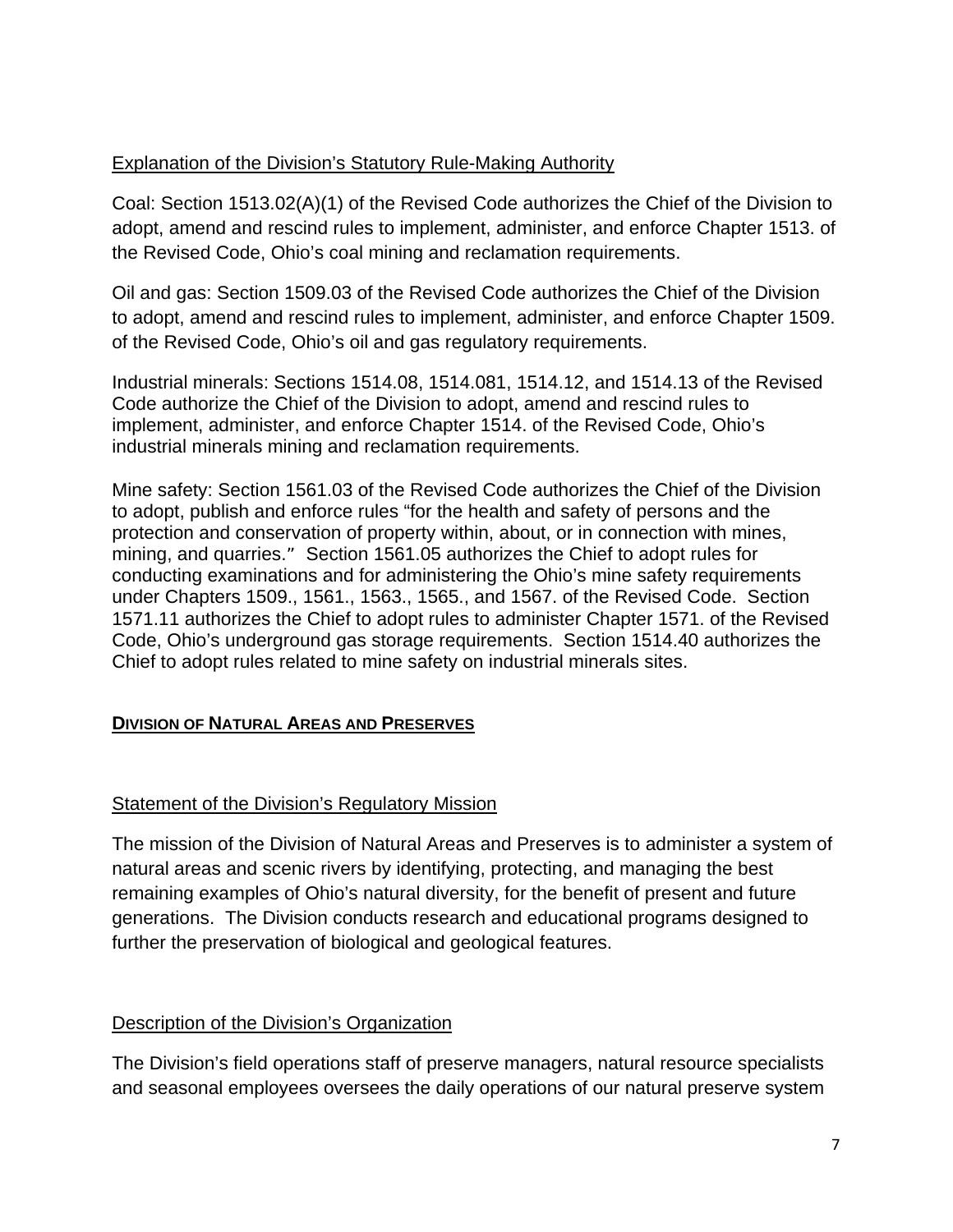and is responsible for law enforcement, preserve development and maintenance and public education programs. Ohio's scenic rivers are managed by four scenic river coordinators, who provide technical assistance to help local agencies develop protection strategies for the rivers, and who are responsible for the environmental review of projects which may impact the scenic rivers.

# Explanation of the Division's Statutory Rule-Making Authority

Section 1517.02(E) authorizes the Chief to adopt rules for the use, visitation, and protection of nature preserves, "natural areas owned or managed through easement, licenses, or leases by the department and administered by the division," and lands owned "or managed through easement, licenses, or lease,: by the department and administered by the division which are within or adjacent to any wild, scenic, or recreational river area, in accordance with Chapter 119 of the Revised Code. In addition, section 1518 also authorizes the Chief to adopt rules setting forth criteria for identifying and designating species of plants native to Ohio which are in danger of extirpation or which are threatened with becoming endangered.

# **DIVISION OF PARKS AND RECREATION**

## Statement of the Division's Regulatory Mission

Section 1541.03 of the Revised Code states that the Division of Parks and Recreation shall create, supervise, operate, protect and maintain a system of state parks and promote the use thereof by the public.

## Description of the Division's Organization

The Chief of the Division coordinates the overall operation of the Division. Reporting to the Chief and the Assistant Chief are park managers. The area park managers directly manage the seventy-four journalized state parks located throughout the state of Ohio.

## Explanation of the Division's Statutory Rule-Making Authority

Section 1541.01 of the Revised Code authorizes the Division to adopt, rescind, and amend rules necessary for the proper management of state parks, bodies of water, and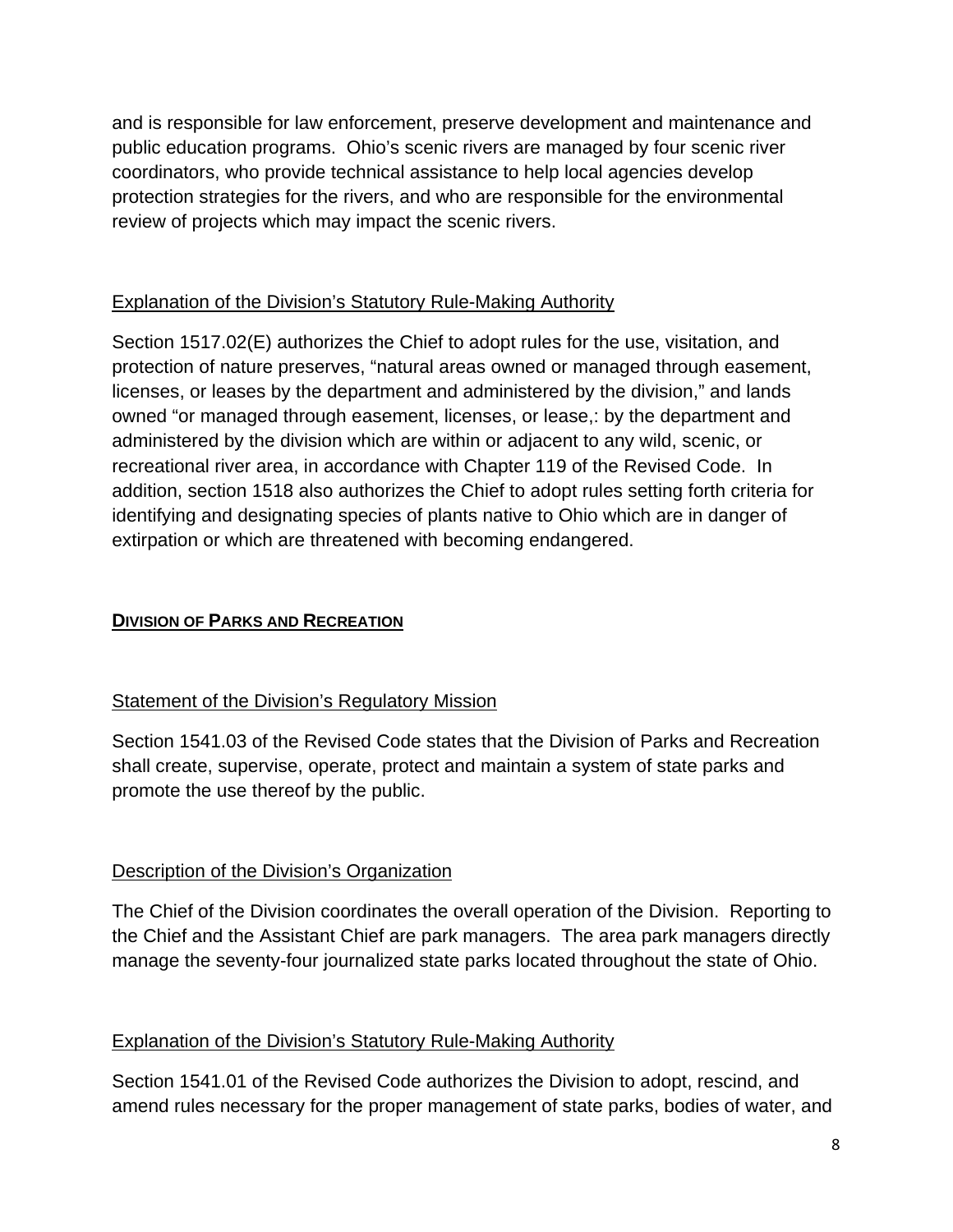the lands adjacent thereto under its jurisdiction and control. The Division has also been authorized to promulgate rules that enable hunting, trapping, and fishing on lands and water administered by the Division.

#### **DIVISION OF SOIL AND WATER RESOURCES**

#### Statement of the Division's Regulatory Mission

The Division of Soil and Water Resources provides leadership and services that enable Ohioans to conserve, protect, enhance, and wisely use soil, water, and land resources to ensure its heritage and viability for all generations.

## Description of the Division's Organization

The Division of Soil and Water Resources – The Division is divided into eleven technical/functional sections. These sections, Soil and Water Conservation Districts, Pollution Abatement & Land Treatment, Soil Inventory and Evaluation, Floodplain Management, Dam Safety Engineering, Water Inventory and Planning, Groundwater Technical Assistance, and Groundwater Mapping, are responsible for carrying out the Division's specified regulatory duties. In addition, the Division works in cooperation with the Soil and Water Conservation Commission to ensure Ohio counties are served by effectively administered, adequately supported soil and water conservation districts.

The Ohio Soil and Water Conservation Commission – The OSWCC consists of seven members, four of whom are appointed by the Governor for four year terms and one of whom is designated by the Ohio Federation of Soil and water Conservation Districts. The remaining two members are the Director of the Department of Agriculture and the vice-president of the Agricultural Administration of the Ohio State University. The Chief of the Division of Soil and Water Conservation serves as the commission's Executive Secretary.

## Explanation of the Division's Statutory Rule-Making Authority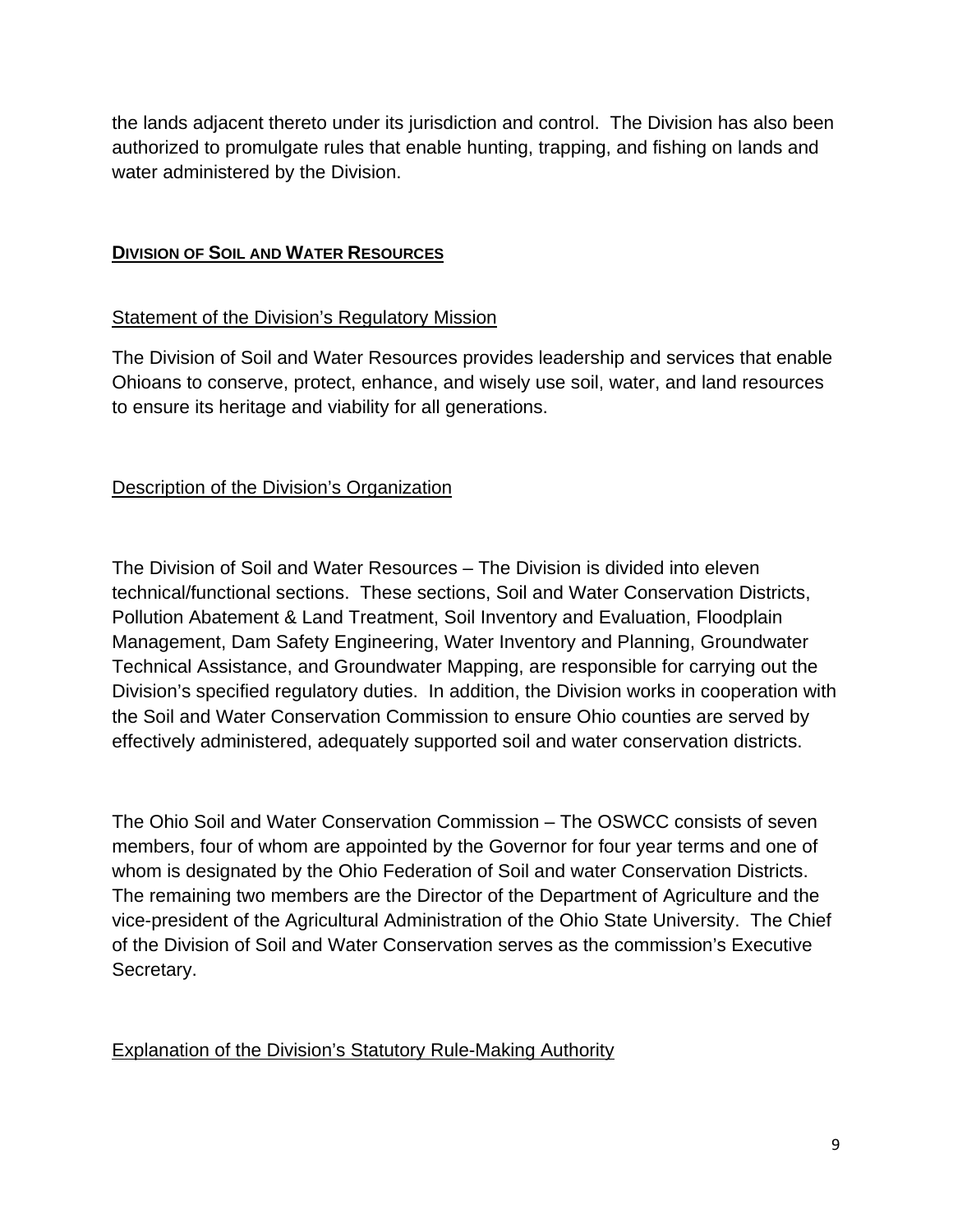Section 1511.02(E) of the Revised Code authorizes the Chief of the Division to adopt, amend, or rescind rules, subject to the approval of the Ohio Soil and Water Conservation Commission. Moreover, Section 1515.02 of the Revised Code authorizes the Soil and Water Conservation Commission to adopt rules necessary to carry out the purposes of Section 1515 of the Revised Code.

Section 1521 of the Revised Code authorizes the Chief of the Division to adopt, amend, or rescind rules for program areas not subject to the approval of the Ohio Soil and Water Conservation Commission. These rules include authority for filing of well logs, dam safety standards, and flood hazard reduction standards.

## **DIVISION OF WATERCRAFT**

## Statement of the Division's Regulatory Mission

Section 1547.51 of the Revised Code authorizes the Division of Watercraft to administer and enforce all laws and regulations relative to the identification, numbering, registration, titling, use, and operation of vessels operated on the waters in this state.

# Description of the Division's Organization

The Division of Watercraft is headed by a Chief and is subsequently organized into 7 sections, 9 area field offices, and 2 remote officer locations.

## Explanation of the Division's Statutory Rule-Making Authority

Pursuant to Section 1547.52(A) of the Revised Code, the Chief of the Division of Watercraft may adopt, amend, and rescind rules considered necessary to supplement the identification, operation, titling, use, registration, and number of watercraft or vessels. In addition, the Chief may also adopt rules governing the navigation of vessels on the waters in this state.

# **DIVISION OF WILDLIFE**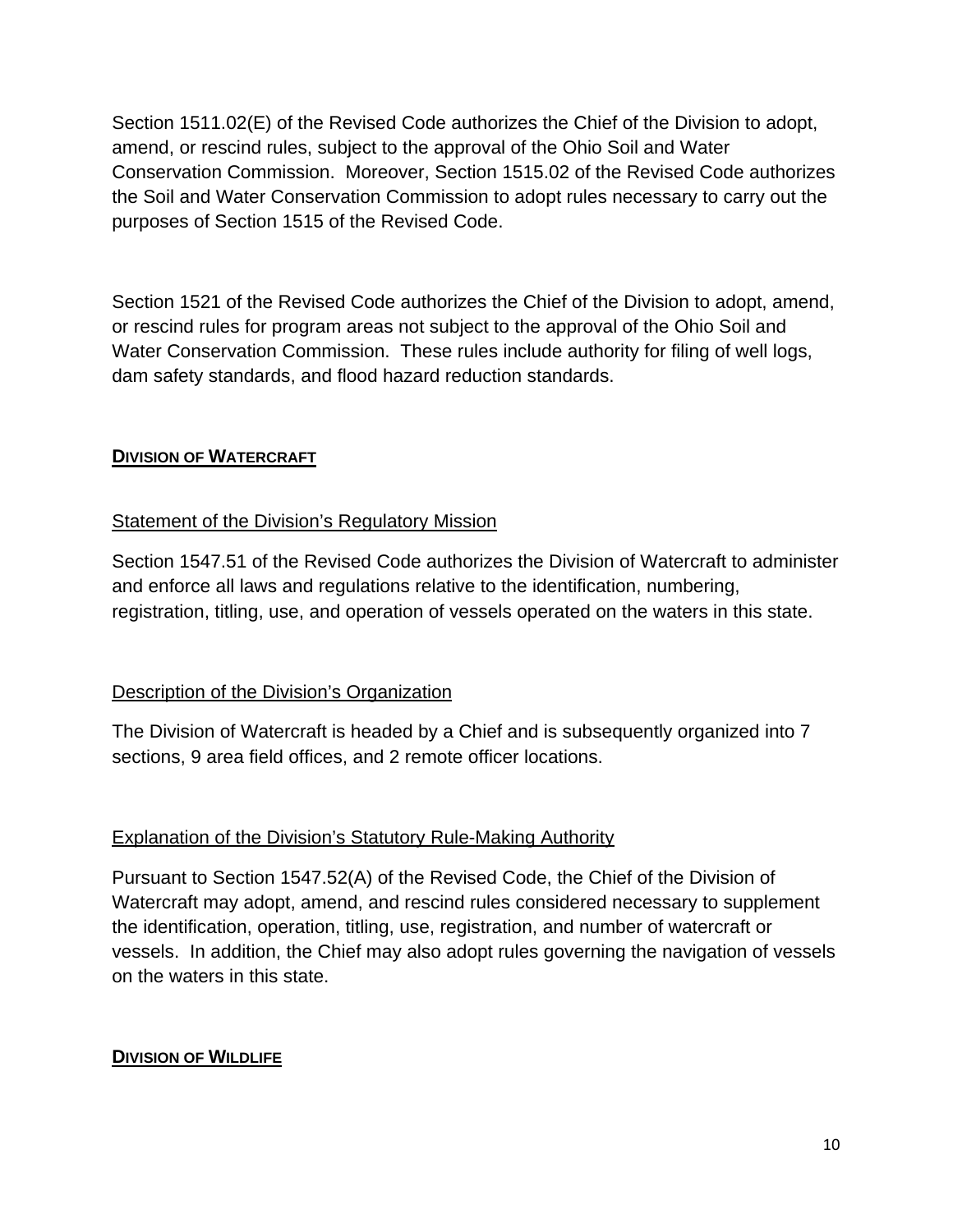# Statement of the Division's Regulatory Mission

Pursuant to Section 1531.08 of the Revised Code, the Chief of the Division of Wildlife may regulate the taking and possessing of wild animals, at any time and place or in any number, quantity, or length and in any manner, and with such devices as he prescribes; the transportation of such animals or any part thereof; the buying, selling, offering for sale, or exposing for sale any such animal or part thereof; and the taking, possessing, transporting, buying, selling, offering for sale and exposing for sale commercial fish or any part thereof, including species taken, length, weight, method of taking, mesh sizes, specifications of nets and other fishing devices, seasons and time and place of taking.

## Description of the Division's Organization

The Division of Wildlife is organized into four major groups: Law Enforcement; Wildlife Management; Fish Management; and Public Information and Education. These groups provide the technical expertise to establish rules for the protection, preservation, propagation, possession and management of wild animals in Ohio.

## Explanation of the Division's Statutory Rule-Making Authority

Section 1531.10 of the Revised Code authorizes the Chief to adopt, amend, and rescind rules that are necessary for the administration and enforcement of the Division of Wildlife.

Section 1531.08 of the Revised Code requires a public Fish and Game hearing to be held once a year. These hearings will include a review of any proposed rule changes. In April, the Wildlife Council will vote on the final proposed rules. The Wildlife Council must approve the rules by a majority vote before the final rules may be filed with JCARR, LSC, The Office of Small Business and the Secretary of State.

# **OFFICE OF COASTAL MANAGEMENT**

## Statement of the Office's Regulatory Mission

The ODNR Office of Coastal Management (OCM) administers the federally approved Ohio Coastal Management Program (OCMP) on behalf of the Director of ODNR under